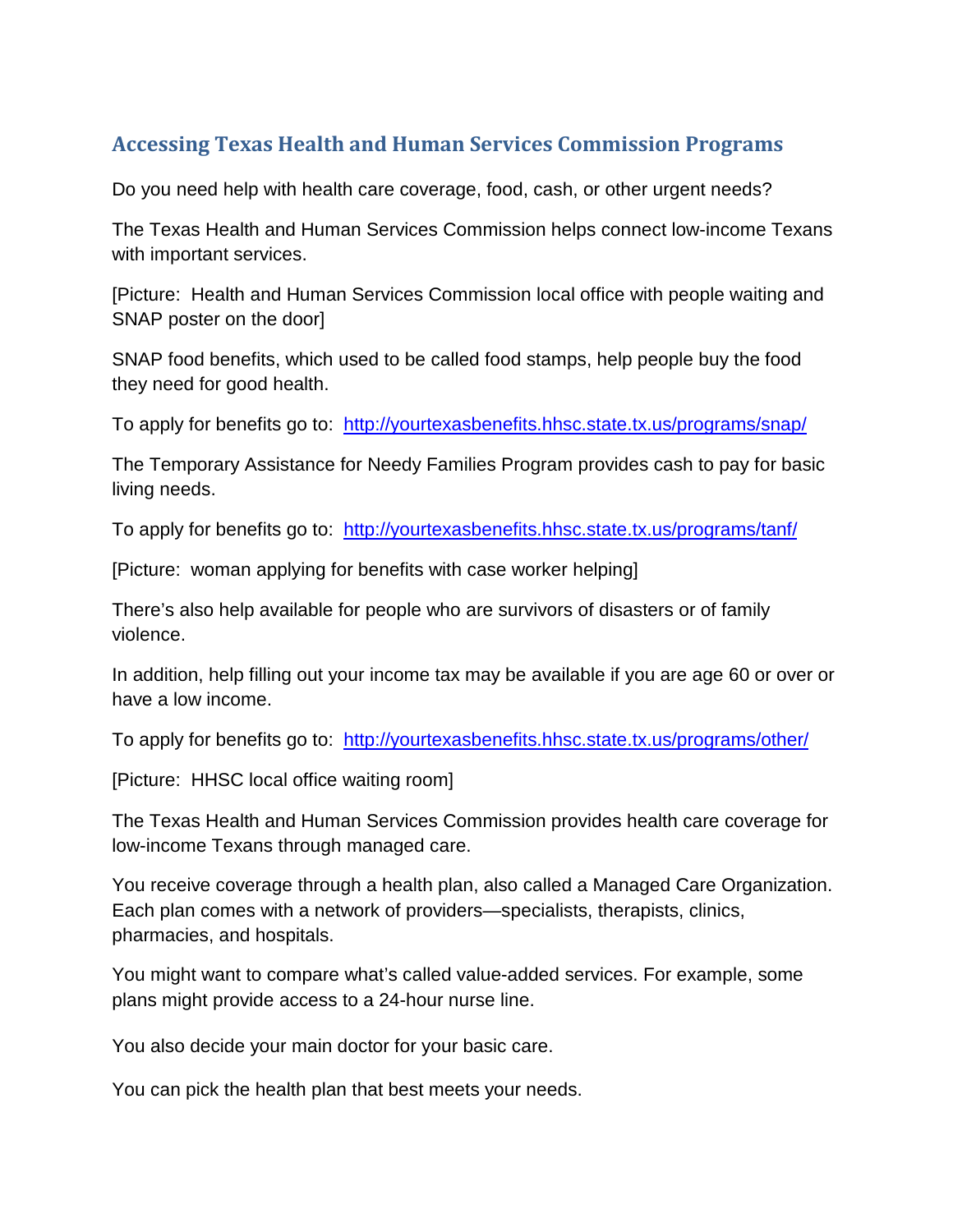Medicaid and the Children's Health Insurance Program cover services that help keep kids healthy. This may include: doctor's visits, vaccines, medicine, lab tests and x-rays, hospital care, glasses, dental care, and rides to the doctor.

STAR Health is a special program for foster care youth and youth transitioning out of foster care whose changing circumstances make continuity of care a challenge.

Medicaid for low-income pregnant women and CHIP prenatal coverage includes services like doctor's visits, medicines, labor and delivery.

The Texas Women's Health Program offers services including screenings and education for family planning, treatment of certain Sexually Transmitted Diseases, and birth control except emergency contraception.

There's also a special Medicaid program for women who have breast or cervical cancer.

STAR+PLUS - Medicaid for persons 65 and older and persons with disabilities covers services including doctor's visits, hospital care, pharmacy, vision and hearing care, and dental care.

The program includes long-term services and supports.

[Onscreen text: Paula Margeson, member, Housing and Health Services Coordination Council]

PAULA: You know, in the Independent Living Movement we really feel like almost nobody should be institutionalized. We feel like community-based services are the best kind of services – where people get to stay in their communities and get the support and the care and the help that they need.

It's always our preference in our movement to see people live out in society.

[Onscreen text: Craig, participant, Money Follows the Person]

CRAIG: They provided a full larder and a full refrigerator – orange juice, onions, garlic, cabbage, milk, crackers, cereal. It was enough food to get me through five weeks, almost.

They're continually assessing… they're bringing a chair. This one rocks and reclines so I keep my foot up. And this chair cuts the circulation off on my heels because it's made of plywood and it just isn't big enough.

They've done a lot of reaching out to me. And not a lot of me trying to figure out how to get out of this agency what I need. So I've got a bunch of angels on my side.